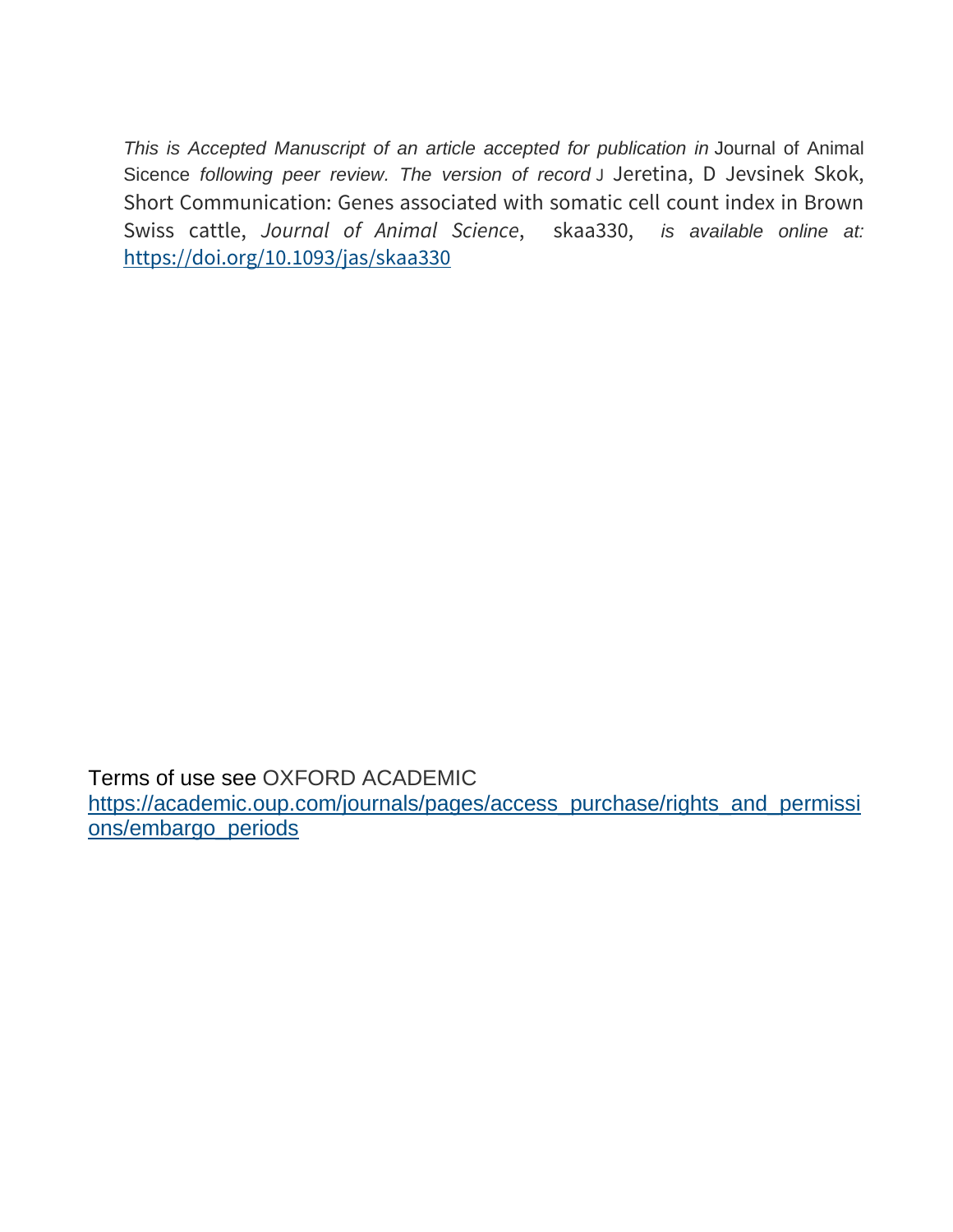# *Short Communication: Genes associated with somatic cell count index in*

*Brown Swiss cattle*

**J. Jeretina\* , D. Jevsinek Skok\*, <sup>1</sup>**

**\*** Agricultural Institute of Slovenia, Hacquetova ulica 17, SI-1000 Ljubljana, Slovenia

Accepted Manuscript **1** Corresponding author: dasa.jevsinekskok@kis.si

© The Author(s) 2020. Published by Oxford University Press on behalf of the American Society of Animal Science. All rights reserved. For permissions, please e-mail: journals.permissions@oup.com.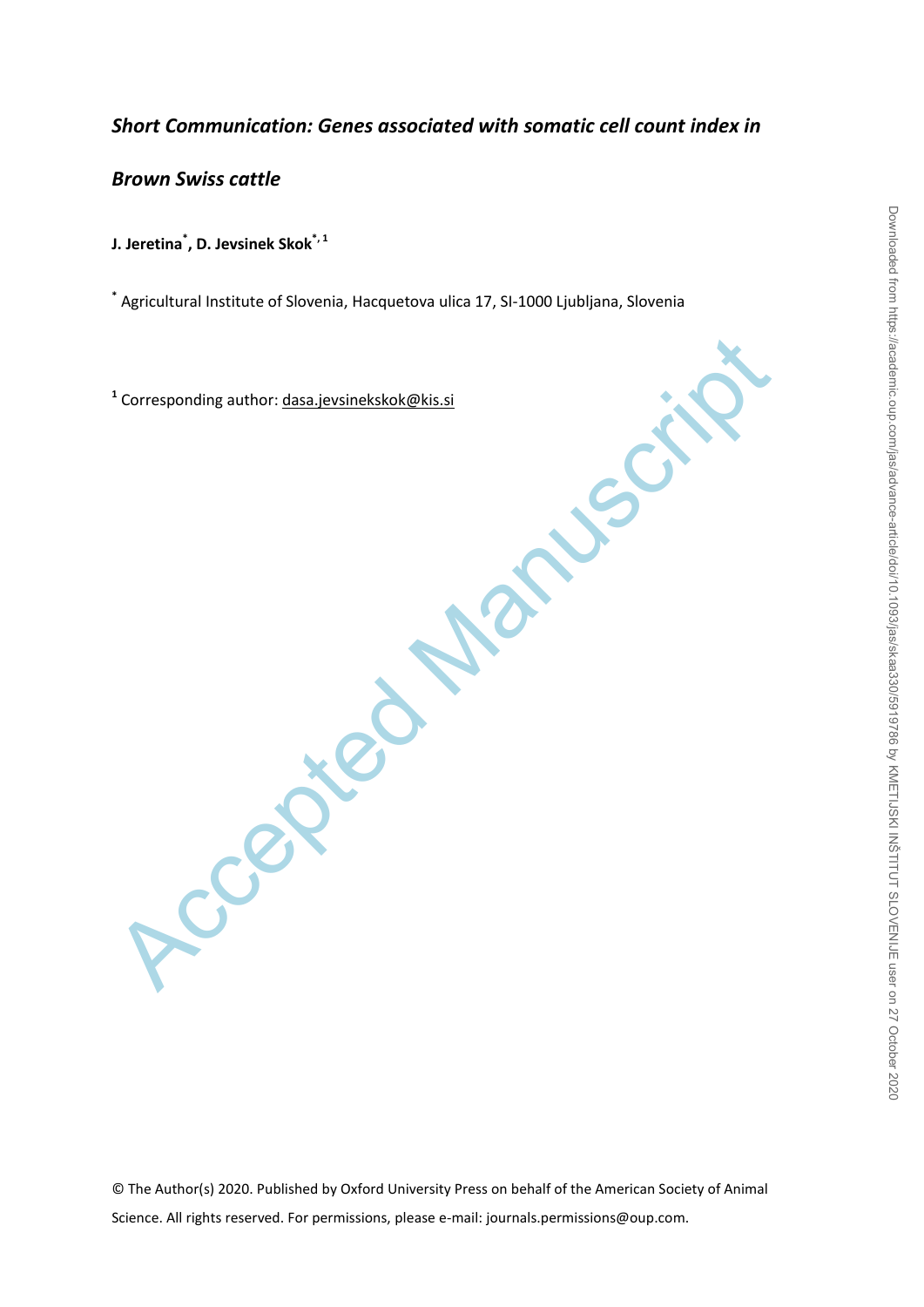#### **Abstract**

process. Previously we developed somatic cell count index (SCCl), a new method for the accurate<br>prediction of milk yield losses caused by elevated SCC. The aim of this study was to identify new<br>candidate genetic markers fo Subclinical mastitis (SM) is one of the most common diseases of cows in milk production herds caused by contagious and/or environmental pathogens. Since there are no visible abnormalities in the milk or udder, detection of subclinical mastitis requires special diagnostic tests. Somatic cell count (SCC) is the most common test used to detect changes in milk due to the inflammatory process. Previously we developed somatic cell count index (SCCI), a new method for the accurate prediction of milk yield losses caused by elevated SCC. The aim of this study was to identify new candidate genetic markers for SCCI in the Slovenian population of Brown Swiss cattle (BS). For that purpose, we analyzed samples of BS cows, which were genotyped using SNP microarray ICBF International Dairy and Beef v3 (ICBF, Ireland) for a total of 53,262 single nucleotide polymorphism (SNP) markers. After quality control, the set of 18,136 SNPs were used in association analysis. Our association analysis revealed 130 SNPs associated with SCCI, which were used for haplotype and overlap analysis. Haplotypes generated from the genotyped data for those 130 SNPs revealed 10 haplotype blocks among 22 SNPs. Additionally, all 130 SNPs, mastitis related QTL, and protein-coding genes are shown on bovine genome. Overlap analysis shows that the majority of significantly associated SNPs (70) are intergenic, while 60 SNPs are mapped within, up- or downstream of the protein-coding genes. However, those genes can serve as strong candidate genes for the markerassisted selection programs in our and possibly other populations of cattle.

**Keywords:** cattle, subclinical mastitis, SNP, SCCI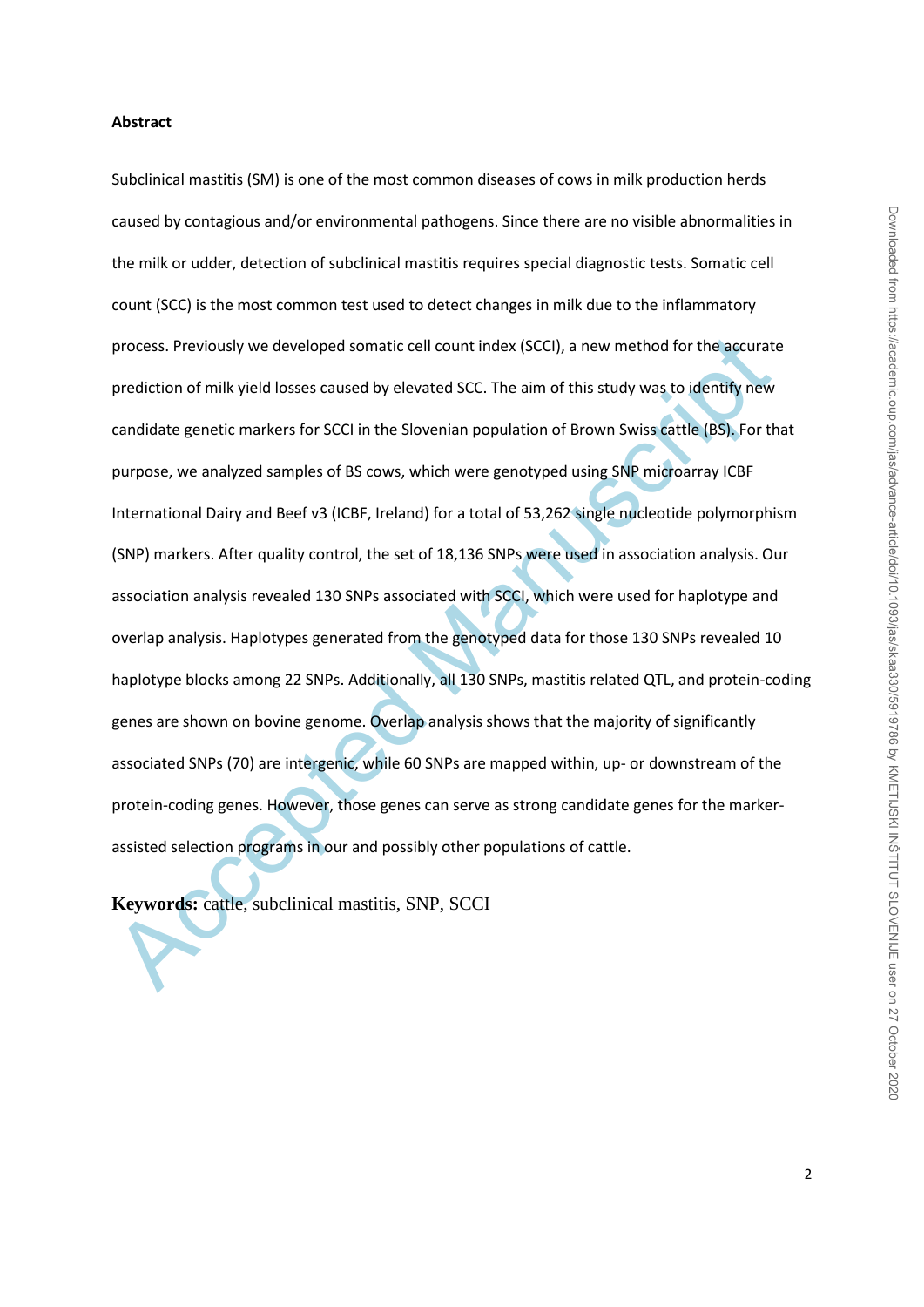# **Abbreviations**:

| <b>BS</b> | <b>Brown Swiss</b>             |
|-----------|--------------------------------|
| CM        | clinical mastitis              |
| SM        | subclinical mastitis           |
| IMI       | inframammary infections        |
| SCC       | somatic cell count             |
| SCCI      | somatic cell count index       |
| QG        | quality control                |
| LD        | linkage disequilibrium         |
| SNP       | single nucleotide polymorphism |
| QTL       | quantitative trait loci        |
|           |                                |
|           |                                |
|           |                                |
|           |                                |
|           |                                |
|           |                                |
|           |                                |
|           |                                |
|           |                                |
|           |                                |
|           |                                |
|           |                                |
|           |                                |
|           |                                |
|           |                                |
|           |                                |
|           |                                |
|           |                                |
|           |                                |
|           |                                |
|           |                                |
|           |                                |
|           |                                |
|           | Rece                           |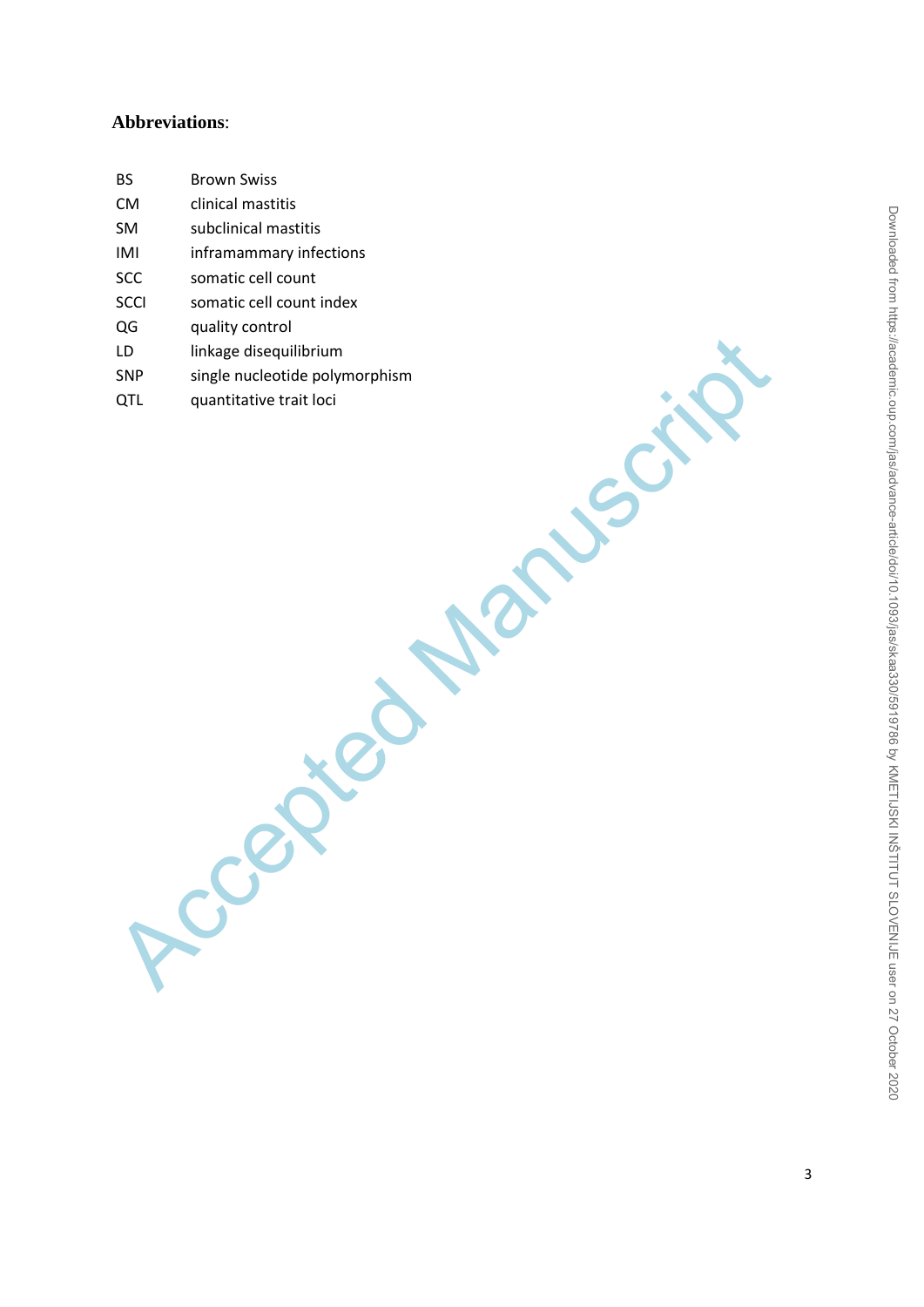### **Introduction**

mik or the udder. On the other hand, subchinical mastitis (SM) is characterized by<br>inflammation of the manumary gland without visible abnormalities in the milk and udd<br>other visible clinical signs (Adkins and Middleton, 20 Mastitis is a very prevalent and costly disease that affects dairy industry caused by contagious and/or environmental pathogens (Abebe et al., 2016). Generally, mastitis is classified as clinical or subclinical, depending on the severity of inflammation of the mammary gland (De Vliegher et al., 2012). Clinical mastitis (CM) is characterized by visible abnormalities in the milk or the udder. On the other hand, subclinical mastitis (SM) is characterized by the inflammation of the mammary gland without visible abnormalities in the milk and udder or other visible clinical signs (Adkins and Middleton, 2018; Martins et al., 2019). SM is considered a hidden threat to healthy cows in herds that can also lead to clinical mastitis. Development of inframammary infections (IMI) leads to a reduction of milk production, decrease of technological quality milk traits, animal welfare decreasing, and longevity. The total cost of SM varies between farms and depends on the number of cows with increased somatic cell count (SCC) which is one of the best indicator of IMI. Increased somatic cell count is a response of immune system to infection and therefore essential for the interpretation of mammary gland health. A SCC of 150,000 or less indicates an "uninfected cow" (Hawkins, 2019). The SCC in milk increases after calving when colostrum is produced decreases after a few days to normal values and tends to rise again towards the end of lactation. Essentially, low SSC indicates good animal health, as SCC originated from inside of udder, so monitoring of their number is an important part of good herd management. Particular low SCC is sometimes a sign of poor immune system which is as undesirable as high SCC. Immune response is best measured by how quickly it responds to infection and how long it lasts. Recently developed somatic cell count index (SCCI) proposed for the accurate prediction of milk yield losses (Jeretina et al., 2017) also takes into account frequency increases, intensity, and duration of SM. Many risk factors related to mastitis, such as the microorganism, environment or management practices, are known (Rahularaj et al.,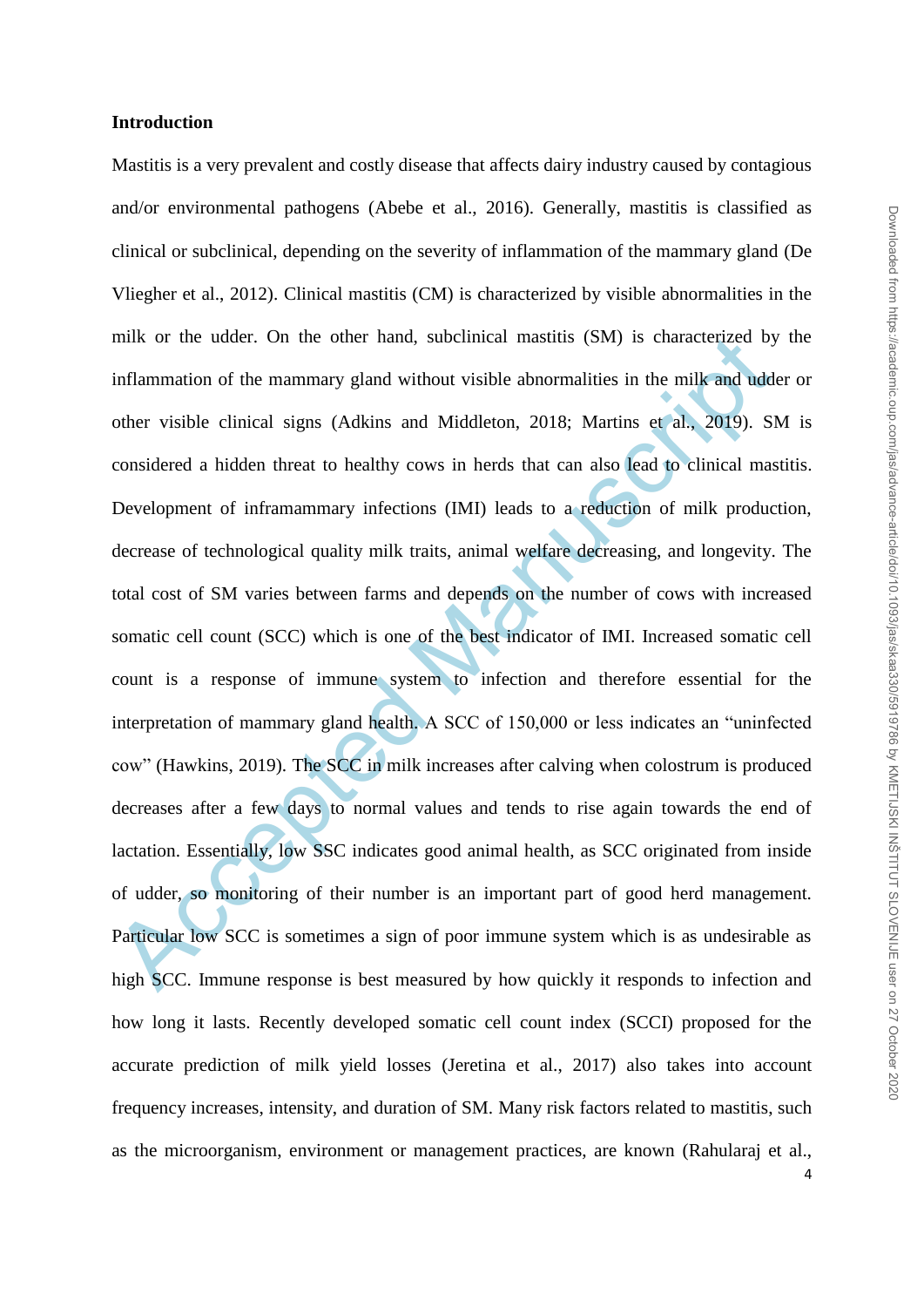2019), as well as genetics causes for mastitis resistance (Rupp and Boichard, 2003). In addition to phenotype-based selection, where estimated breeding values are used, selection can be also based on genotype. Direct selection based on genotype is looking for genes directly related to mastitis (Sender et al., 2013). For a better understanding of the genetic architecture of this *complex trait,* more informative genetic markers to allow faster and more accurate selection of cattle resistant to mastitis are needed. For that purpose, the objective of our study was to find new potential markers for SM in Brown Swiss cows (BS). The workflow of the study is presented in Supplementary Figure S1.

## **Material and methods**

The data were collected during the regular monthly milk recordings, which are performed by the Slovenian Agency for the Control of Milk Production of Cows. As such, no animals were directly involved in this study, so Animal Care and Use Committee approval was not obtained for this study.

accurate selection of cattle resistant to mastitis are needed. For that purpose, the objectivour study was to find new potential markers for SM in Brown Swiss cows (BS), workflow of the study is presented in Supplementary This study was conducted on 1,158 genotyped animals of Brown Swiss breed from the Slovenian cattle population, which are collected in the Central Cattle Database at the Agricultural Institute of Slovenia (Jeretina et al., 1997). Cows were genotyped using SNP microarray ICBF International Dairy and Beef v3 (ICBF, Ireland) for a total of 53,262 SNP markers. Polymorphisms were annotated by SNPChimp v3 (Nicolazzi et al., 2015). The Haploview 4.2 program (Barrett et al., 2005) was used to determine the LD of 130 SNPs, based on  $r^2$  measurements (Figure 1). After matching the phenotype to the genotype data, dataset contains data for 816 cows with three or less known standard lactations. Among them, there were 811 first, 691 second, and 510 third lactations. On average the cows have 2.5 calvings. Quality control (QC) of the genotype data was done using PLINK (Purcell et al., 2007). For the details of QCs in this study, we refer to Anderson *et al.* (Anderson et al., 2010). Briefly, SNPs with call rate ≥90% and minor allele frequency >0.05 were retained for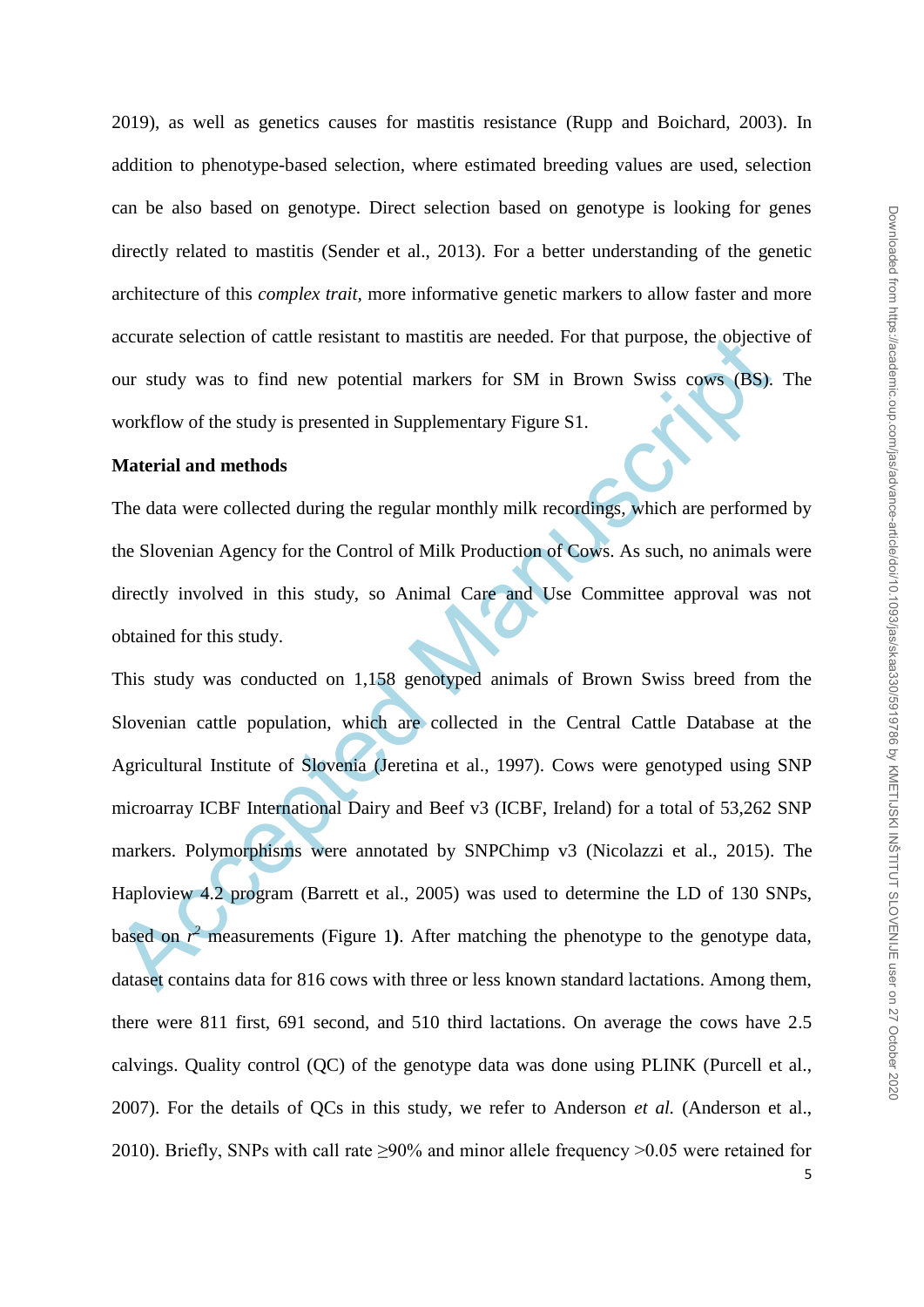subsequent analysis. Finally, a total of 18,136 SNPs in 816 animals were retained. All the 18,136 SNP markers used for the final association analyses were distributed over the cattle genome as shown in Figure 1. The association analysis, using one *SNP* at a time, was performed with a linear mixed model using "*lme4"* package in R software (Bates et al., 2015). The single SNP regression analysis was performed using the following statistical model:

$$
y_{ijklm} = \mu + P_i + G_j + M_k + b(x_{ijklm} - \bar{x}) + sh_l + e_{ijklm},
$$
\n(1)

where  $y_{ijklm}$  is dependent variable SCCI,  $\mu$  represents SCCI average,  $P_i$  parity (i = 1-3),  $G_i$  genotype (j = 1-3),  $M_k$  stall type (k = 1 (free-stall), 2 (tie-stall)),  $x_{ijklm}$  age at first calving, *sh* herd-sire random effect and  $e_{ijklm}$  random error.

model:<br>  $y_{ijklm} = \mu + P_i + G_j + M_k + b(x_{ijklm} - \bar{x}) + sh_i + e_{ijklm}$ <br>
where  $y_{ijklm}$  is dependent variable SCCl,  $\mu$  represents SCCl average,  $P_i$  parity (i = 1-3),  $G_i$  genoty<br>
(i = 1-3),  $M_k$  stall type (k = 1 (free-stall), 2 (tie-stal Genomic overlap analysis was performed comparing the location of SNPs associated with SCCI, protein-coding genes, and somatic cell-related QTL (Figure 2). To analyze genomic overlaps, QTL were obtained from Animal QTL Database, release 38 (http://www.animalgenome.org/cgi-bin/QTLdb/index/). The QTL for somatic cells (somatic cell score, somatic cell count) were selected and overlapped with SNPs associated with SCCI. Genes were obtained from Ensembl Biomart Release 94, while gene nomenclature was based on the HUGO Gene Nomenclature Guidelines (http://www.genenames.org). Throughout the text, genomic positions of SNPs, genes, and QTL were based on the UMD3.1 Bovine Genome Assembly (Zimin et al., 2009). Genomic views (graphical overview of the chromosomal locations) were constructed using the visualization tool Flash GViewer (http://gmod.org/wiki/Flashgviewer/) developed by the GMOD project.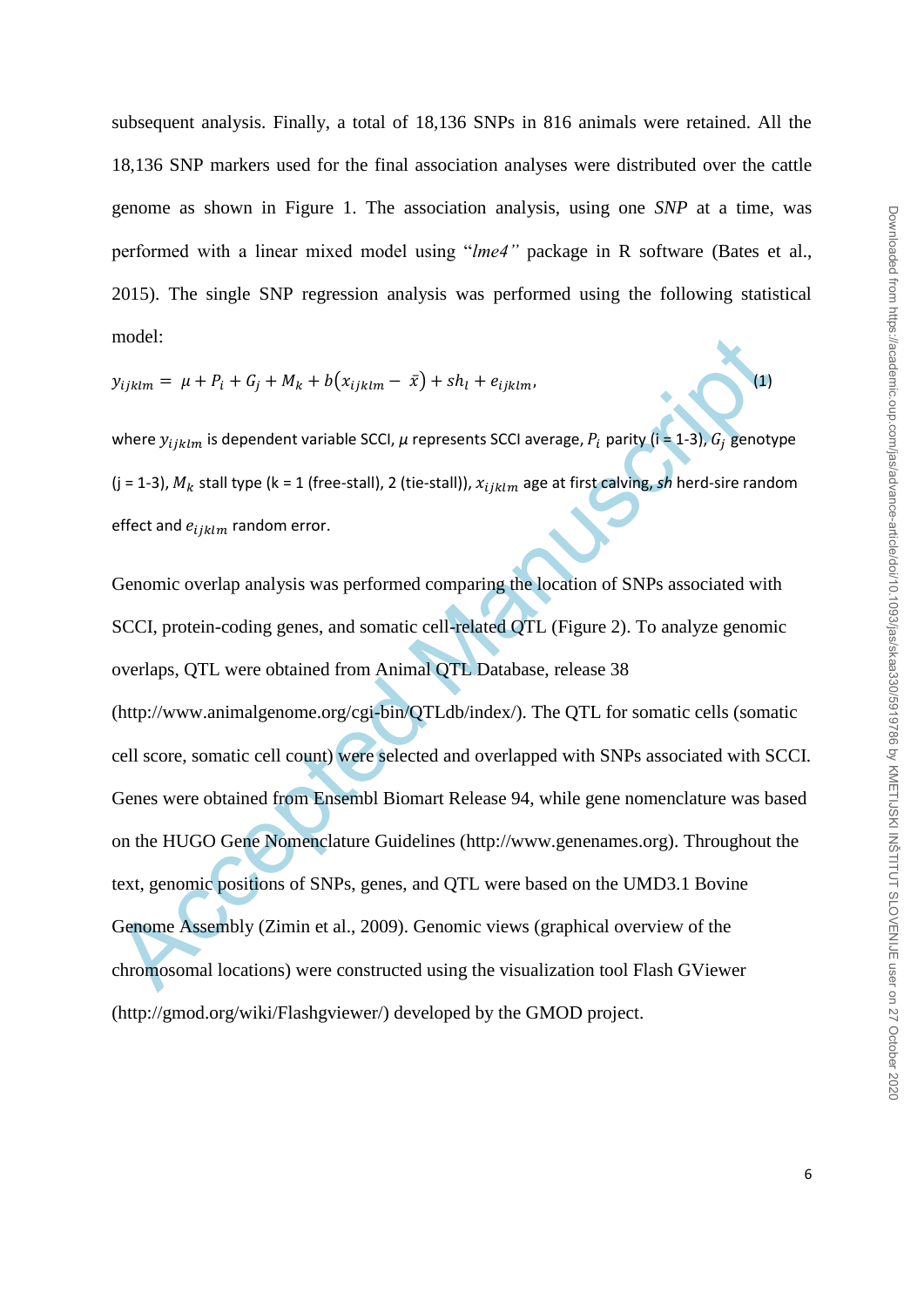### **Results and discussion**

To identify SNP genetic markers for subclinical mastitis, we carried out an association study on the Slovenian BS cow population with calculated (known) SCCI. For this purpose animals of BS breed from the Slovenian population were genotyped and used in this association study. We performed an association study between SCCI data and 18,136 SNPs. We identified 130 SNPs significantly associated with SCCI (Supplementary Table S1). Linkage disequilibrium (LD) of those 130 SNPs located on the bovine genome is shown in Figure 2. A total of 10 haplotype blocks among 22 SNPs were identified in the SB breed population, with the largest one (block 1), spanning approximately 214,512 kb. Blocks were defined by the four gamete rule with default parameters. The haplotypes are displayed in the left bottom corner of Figure 2, which shows the population frequency of each haplotype in a block, and the connections from one block to the next. In the crossing areas, multiallelic D' values are displayed between blocks (Wang et al., 2002).

identified 130 SNPs significantly associated with SCCI (Supplementary 1able S1). Linka<br>disequilibrium (LD) of those 130 SNPs located on the bovine genome is shown in Figure<br>A total of 10 haplotype blocks among 22 SNPs wer The study reveals 51 significant SNPs overlapped with 51 protein-coding genes and five QTL for somatic cells. Most of those SNPs are intergenic, while into 3'UTR mapped three SNPs, three downstream of the gene, 43 into intron, one within coding region and four SNPs mapped upstream of the protein-coding gene (Supplementary Table S2). On chromosome BTA18 three QTL for somatic cell score overlaps with SNP rs41622425 (Figure 2), which is located within intron of a protein-coding gene named "*Pleckstrin Homology Like Domain Family B Member 3"* (*PHLDB3*). Additionally, at the same chromosome rs110437995 overlaps with QTL for somatic cell count. Moreover, three of overlapped genes *GAS6*, *PKD2,* and *NCAM1* were previously associated with inflammation in human and mouse. Moreover, *Gas6* negatively regulates the *Staphylococcus aureus*‐ induced inflammatory response in the mouse mammary gland (Zahoor et al., 2020). *Staphylococcus aureus* is the most prevalent contagious mastitis pathogen. Gas6 activates the TAM receptor kinase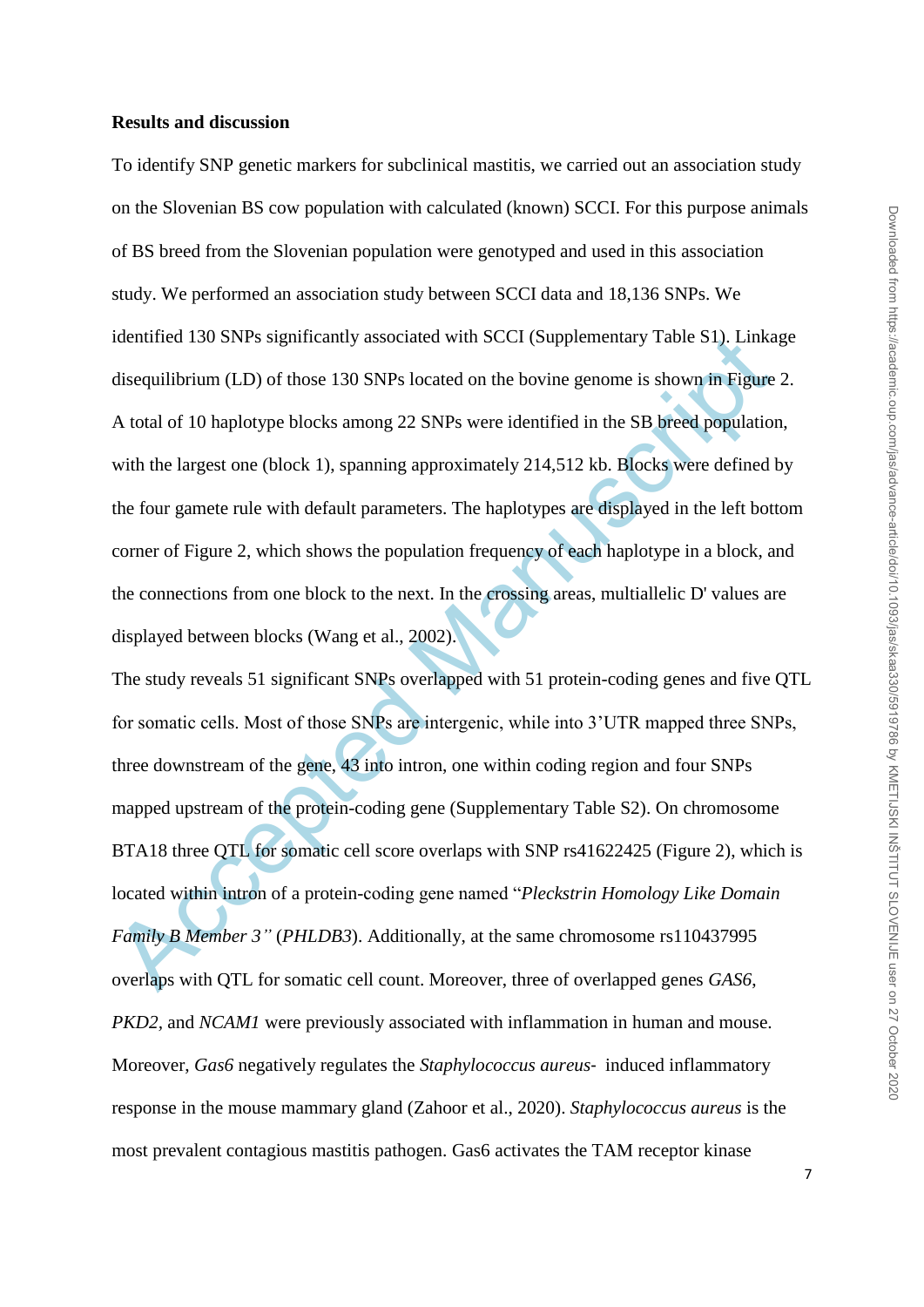pathway, which is related to the inhibition of TLR2‐ and TLR6‐ mediated inflammatory pathways. Gas6 absence alone was found to be involved in the downregulation of TAM receptor- mediated anti- inflammatory effects. Gene *NCAM1*, also known as CD56 is a member of the immunoglobulin superfamily and is the phenotypic marker of natural killer cells (Van Acker et al., 2017). It has been reported in patients with various infectious, autoimmune, or malignant diseases. Therefore, it would be reasonable to examine more closely its role in SM as well.

#### **Conclusion**

autommune, or malignant diseases. Therefore, it would be reasonable to examine more<br>closely its role in SM as well.<br>**Conclusion**<br>In conclusion, we found significant effects of bovine genomics variations on SCCI in the Slov In conclusion, we found significant effects of bovine genomics variations on SCCI in the Slovenian BS population. Some of the polymorphisms included in our study with an effect on SCCI map in proteincoding genes. However, those genes as well as SNPs associated with mastitis related traits from this study can serve as strong candidates for the marker-assisted selection programs in our and possibly other populations of cattle.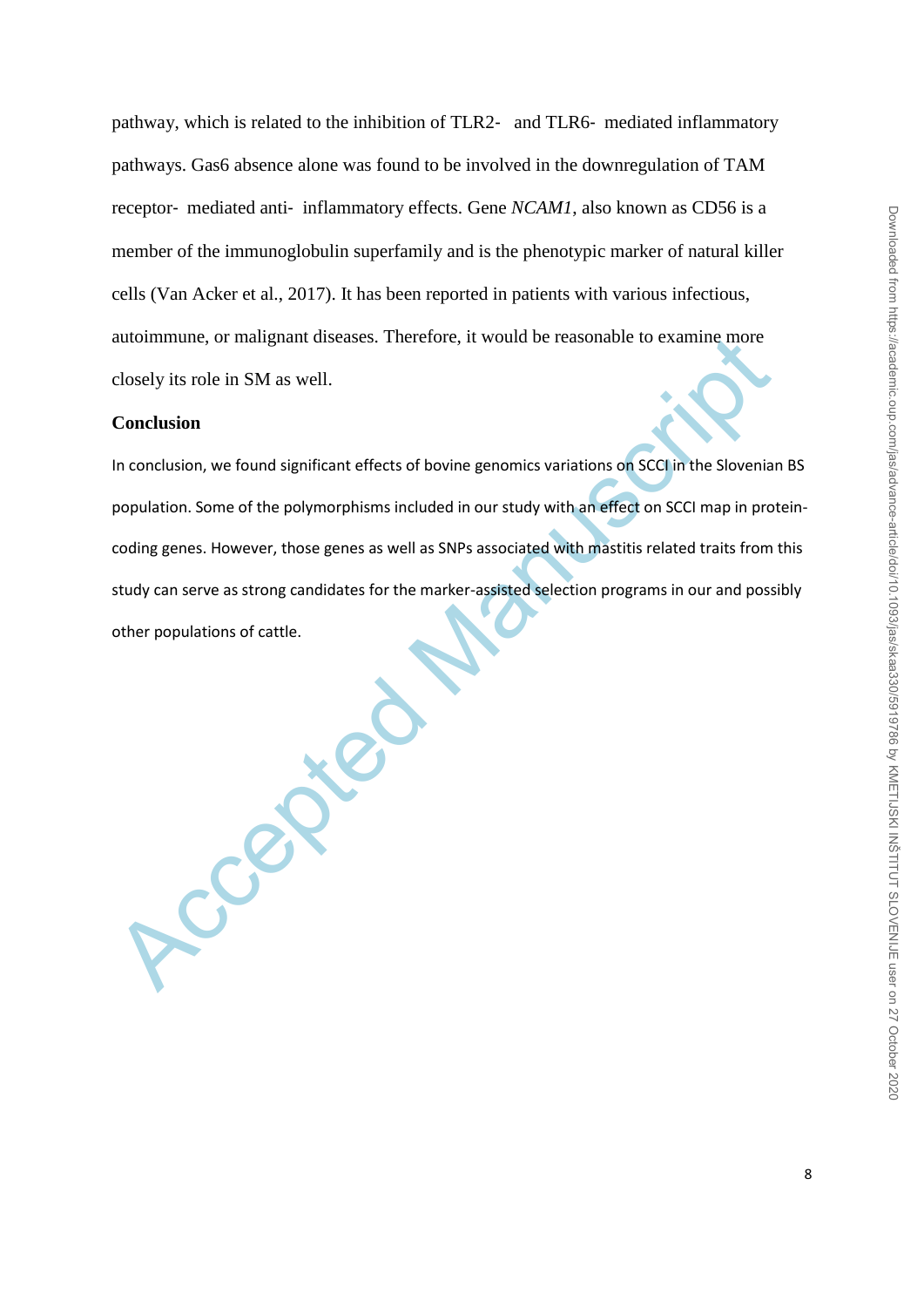## **Acknowledgements**

This work was supported by the Slovenian Research Agency program P4-0133. We thank our co-workers at the Agricultural Institute of Slovenija, MKGP, KGZS, and breeders.

### **Conflict of interest statement**

The authors declare that there are no conflicts of interest.

Accepted Maruscript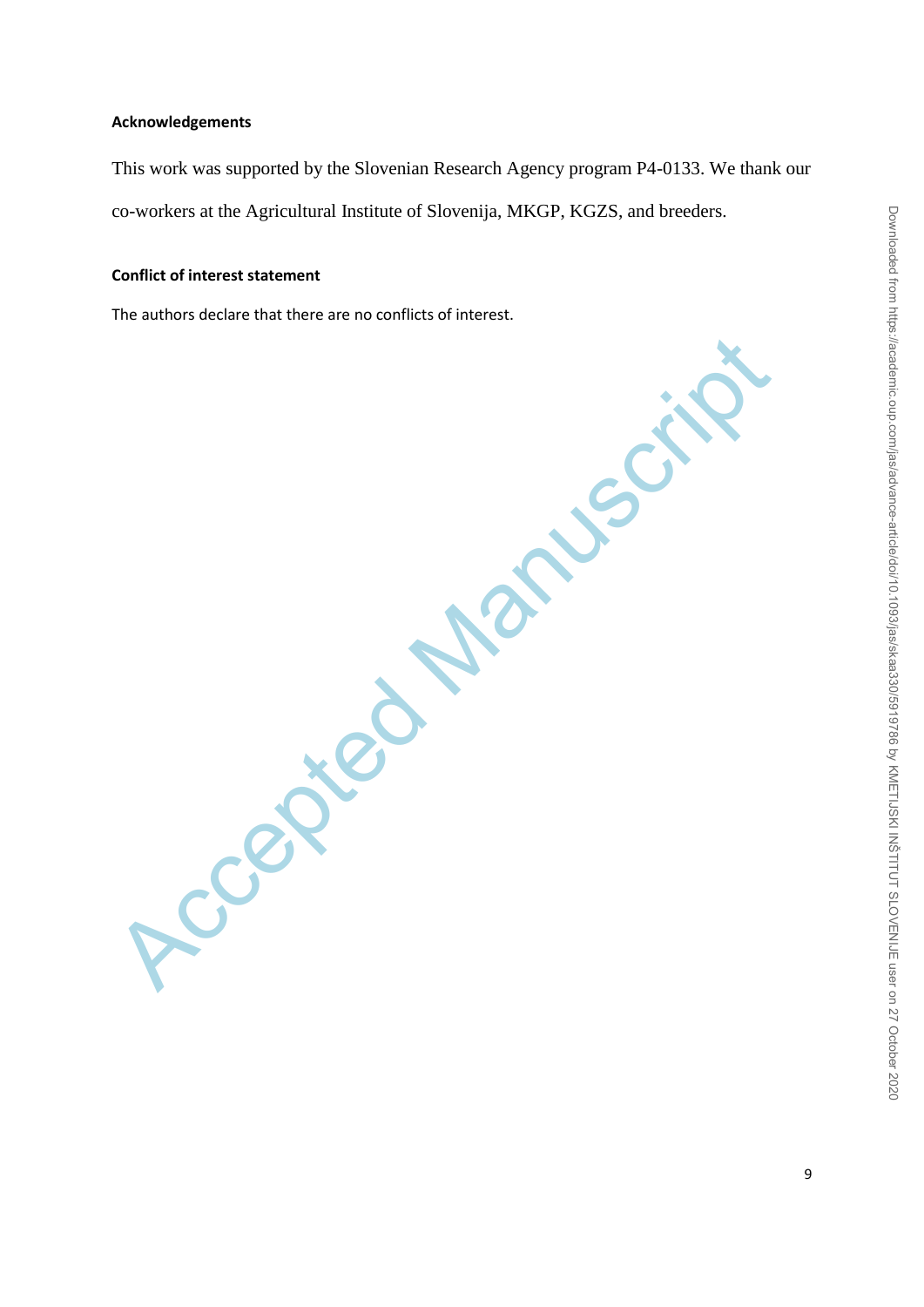### **Literature Cited**

Abebe, R., H. Hatiya, M. Abera, B. Megersa, and K. Asmare. 2016. Bovine mastitis: prevalence, risk factors and isolation of Staphylococcus aureus in dairy herds at Hawassa milk shed, South Ethiopia. BMC Veterinary Research. 12:270. doi:10.1186/s12917-016-0905-3.

Adkins, P. R. F., and J. R. Middleton. 2018. Methods for Diagnosing Mastitis. Veterinary Clinics of North America: Food Animal Practice. 34:479–491. doi:10.1016/j.cvfa.2018.07.003.

Anderson, C. A., F. H. Pettersson, G. M. Clarke, L. R. Cardon, A. P. Morris, and K. T. Zondervan. 2010. Data quality control in genetic case-control association studies. Nature Protocols. 5:1564–1573. doi:10.1038/nprot.2010.116.

Barrett, J. C., B. Fry, J. Maller, and M. J. Daly. 2005. Haploview: analysis and visualization of LD and haplotype maps. Bioinformatics. 21:263–265. doi:10.1093/bioinformatics/bth457.

Bates, D., M. Maechler, B. Bolker, and S. Walker. 2015. Fitting Linear Mixed-Effects Models Using lme4. Journal of Statistical Software. 67:1–48. doi:doi:10.18637/jss.v067.i01.

De Vliegher, S., L. K. Fox, S. Piepers, S. McDougall, and H. W. Barkema. 2012. Invited review: Mastitis in dairy heifers: Nature of the disease, potential impact, prevention, and control. Journal of Dairy Science. 95:1025–1040. doi:10.3168/jds.2010-4074.

Hawkins, D. 2019. Use of different somatic cell count cut-points to define intramammary infection at drying off in dairy cows from a herd with a high somatic cell count. N Z Vet J. 67:203–209. doi:10.1080/00480169.2019.1608872.

Jeretina, J., B. Ivanovič, P. Podgoršek, T. Perpar, B. Logar, M. Sadar, J. Jenko, J. Glad, A. Božič, A. Žabjek, D. Babnik, and J. Verbič. 1997. Centralno podatkovna zbirka Govedo. Kmetijski inštitut Slovenije, Ljubljana, Slovenija, http://www.govedo.si. Available from: http://www.govedo.si

Jeretina, J., D. Škorjanc, and D. Babnik. 2017. A new somatic cell count index to more accurately predict milk yield losses. Archives Animal Breeding. 60:373–383. doi:10.5194/aab-60-373-2017.

Data quality control in genetic case-control association studies. Nature Protocols. 5:1564–1573.<br>
doi:10.1038/nprot.2010.116.<br>
Barrett, J. C., B. Fry, J. Maller, and M. J. Daly. 2005. Haploview: analysis and visualization Martins, S. A. M., V. C. Martins, F. A. Cardoso, J. Germano, M. Rodrigues, C. Duarte, R. Bexiga, S. Cardoso, and P. P. Freitas. 2019. Biosensors for On-Farm Diagnosis of Mastitis. Front. Bioeng. Biotechnol. 7:186. doi:10.3389/fbioe.2019.00186.

Nicolazzi, E. L., A. Caprera, N. Nazzicari, P. Cozzi, F. Strozzi, C. Lawley, A. Pirani, C. Soans, F. Brew, H. Jorjani, G. Evans, B. Simpson, G. Tosser-Klopp, R. Brauning, J. L. Williams, and A. Stella. 2015. SNPchiMp v.3: integrating and standardizing single nucleotide polymorphism data for livestock species. BMC Genomics. 16. doi:10.1186/s12864-015-1497-1. Available from: https://bmcgenomics.biomedcentral.com/articles/10.1186/s12864-015-1497-1

Purcell, S., B. Neale, K. Todd-Brown, L. Thomas, M. A. R. Ferreira, D. Bender, J. Maller, P. Sklar, P. I. W. de Bakker, M. J. Daly, and P. C. Sham. 2007. PLINK: A Tool Set for Whole-Genome Association and Population-Based Linkage Analyses. Am J Hum Genet. 81:559–575.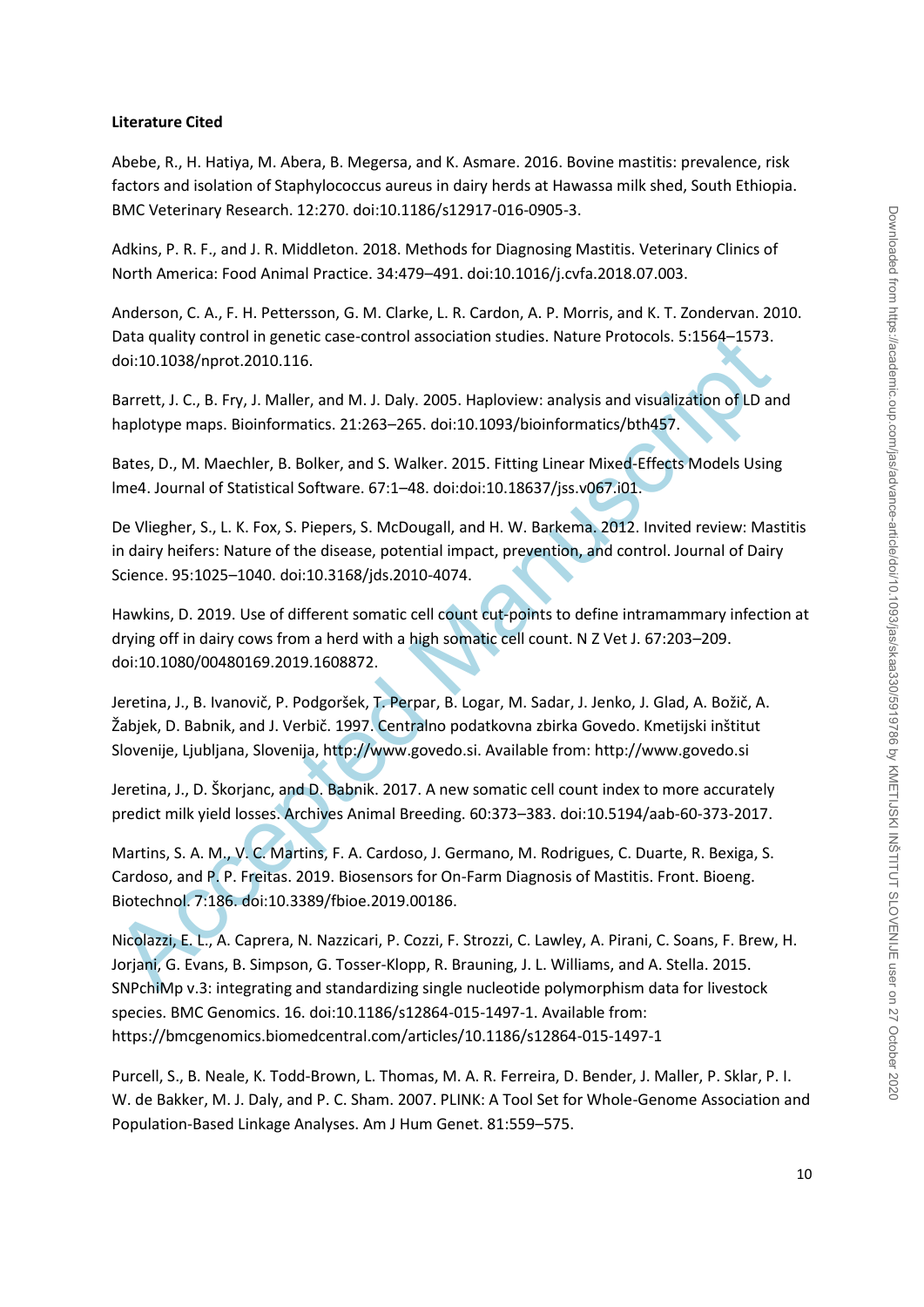Rahularaj, R., R. M. C. Deshapriya, and R. M. S. B. K. Ranasinghe. 2019. Influence of bovine subclinical mastitis and associated risk factors on calving interval in a population of crossbred lactating cows in Sri Lanka. Tropical Animal Health and Production. doi:10.1007/s11250-019-01957-4. Available from: http://link.springer.com/10.1007/s11250-019-01957-4

Rupp, R., and D. Boichard. 2003. Genetics of resistance to mastitis in dairy cattle. Veterinary research. 34:671–88. doi:10.1051/vetres:2003020.

Sender, G., A. Korwin-Kossakowska, A. Pawlik, K. G. A. Hameed, and J. Oprządek. 2013. Genetic Basis of Mastitis Resistance in Dairy Cattle – A Review / Podstawy Genetyczne Odporności Krów Mlecznych Na Zapalenie Wymienia – Artykuł Przeglądowy. Annals of Animal Science. 13:663–673. doi:10.2478/aoas-2013-0043.

Van Acker, H. H., A. Capsomidis, E. L. Smits, and V. F. Van Tendeloo. 2017. CD56 in the Immune System: More Than a Marker for Cytotoxicity? Front. Immunol. 8:892. doi:10.3389/fimmu.2017.00892.

Wang, N., J. M. Akey, K. Zhang, R. Chakraborty, and L. Jin. 2002. Distribution of Recombination Crossovers and the Origin of Haplotype Blocks: The Interplay of Population History, Recombination, and Mutation. The American Journal of Human Genetics. 71:1227–1234. doi:10.1086/344398.

Zahoor, A., Y. Yang, C. Yang, M. Akhtar, Y. Guo, A. Shaukat, M. Guo, and G. Deng. 2020. Gas6 negatively regulates the *Staphylococcus aureus* ‐induced inflammatory response via TLR signaling in the mouse mammary gland. J Cell Physiol. jcp.29604. doi:10.1002/jcp.29604.

Mecznych Na Zapalenie Wymienia – Artykuł Przeglądowy. Annals of Animal Science. 13:663-673<br>
doi:10.2478/aoas-2013-0043.<br>
Van Acker, H. H., A. C. apsomidis, E. L. Smits, and V. F. Van Tendeloo. 2017. CD56 in the Immune<br>
Sys Zimin, A. V., A. L. Delcher, L. Florea, D. R. Kelley, M. C. Schatz, D. Puiu, F. Hanrahan, G. Pertea, C. P. Van Tassell, T. S. Sonstegard, G. Marçais, M. Roberts, P. Subramanian, J. A. Yorke, and S. L. Salzberg. 2009. A whole-genome assembly of the domestic cow, Bos taurus. Genome Biol. 10:R42. doi:10.1186/gb-2009-10-4-r42.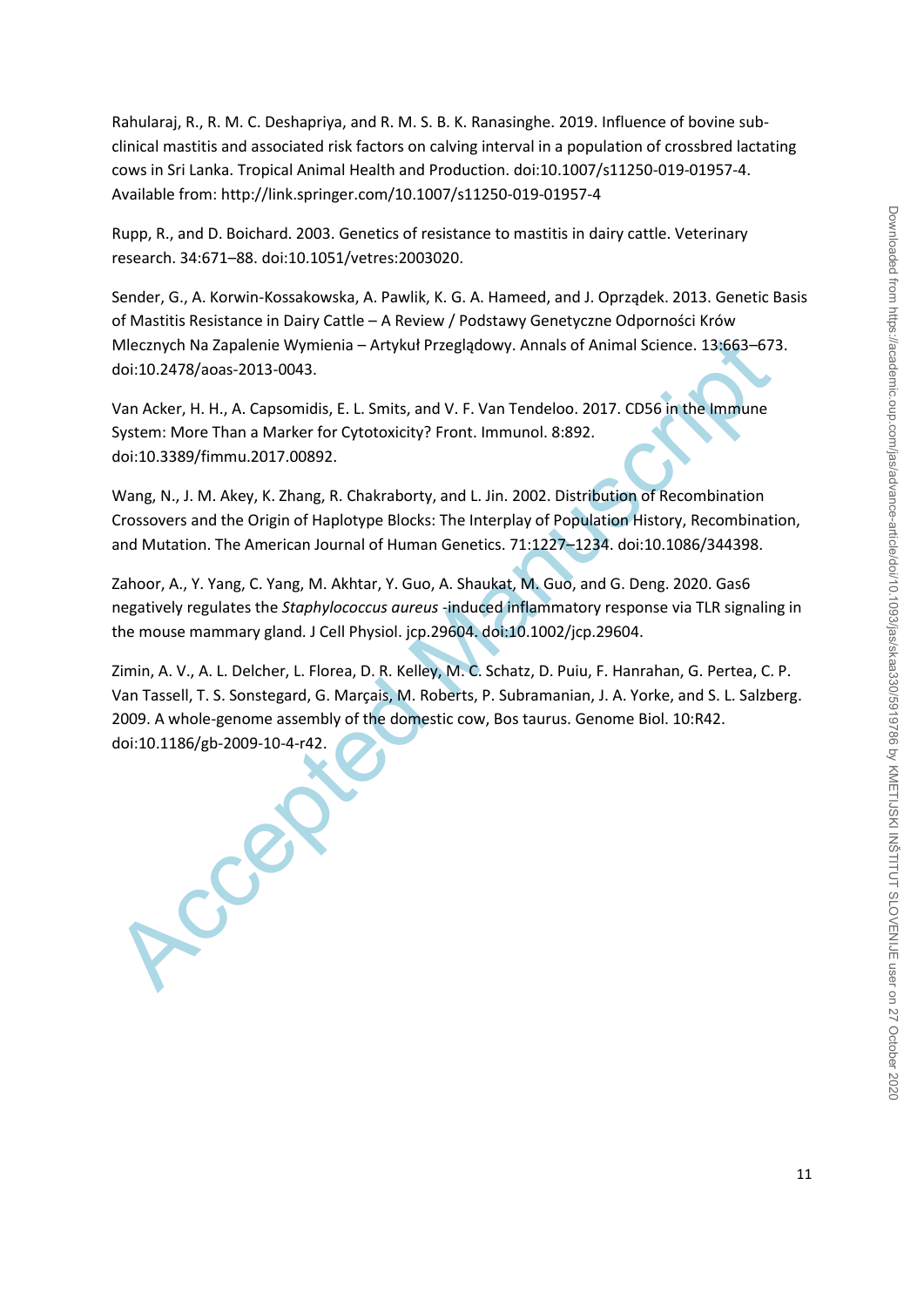#### **FIGURE LEGENDS**

**Figure 1:** Genomic organization of the bovine genome, linkage disequilibrium  $(r^2)$  plot for the 130 polymorphisms. The rectangle at the bottom left displays the haplotype blocks with frequencies shown next to each haplotype.

**Figure 2:** Bovine chromosomes with 130 associated SNPs, overlapping protein-coding genes and QTL for somatic cell. A: Enlargement of the chromosome 18 showing an overlap between four QTL for somatic cells, gene *PHLDB3*, and two SNPs associated with somatic cell count index (SCCI)

Accepted Ma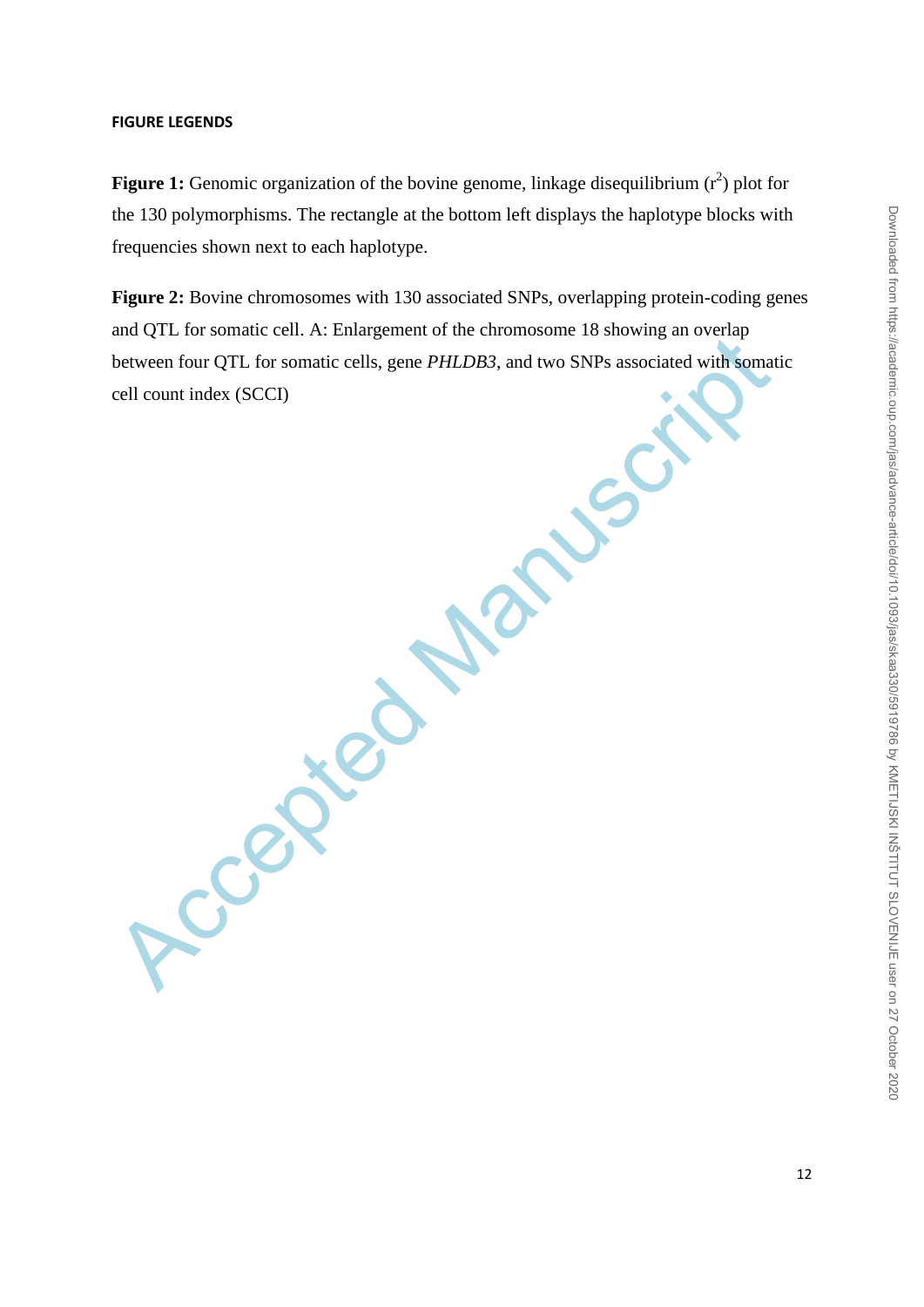